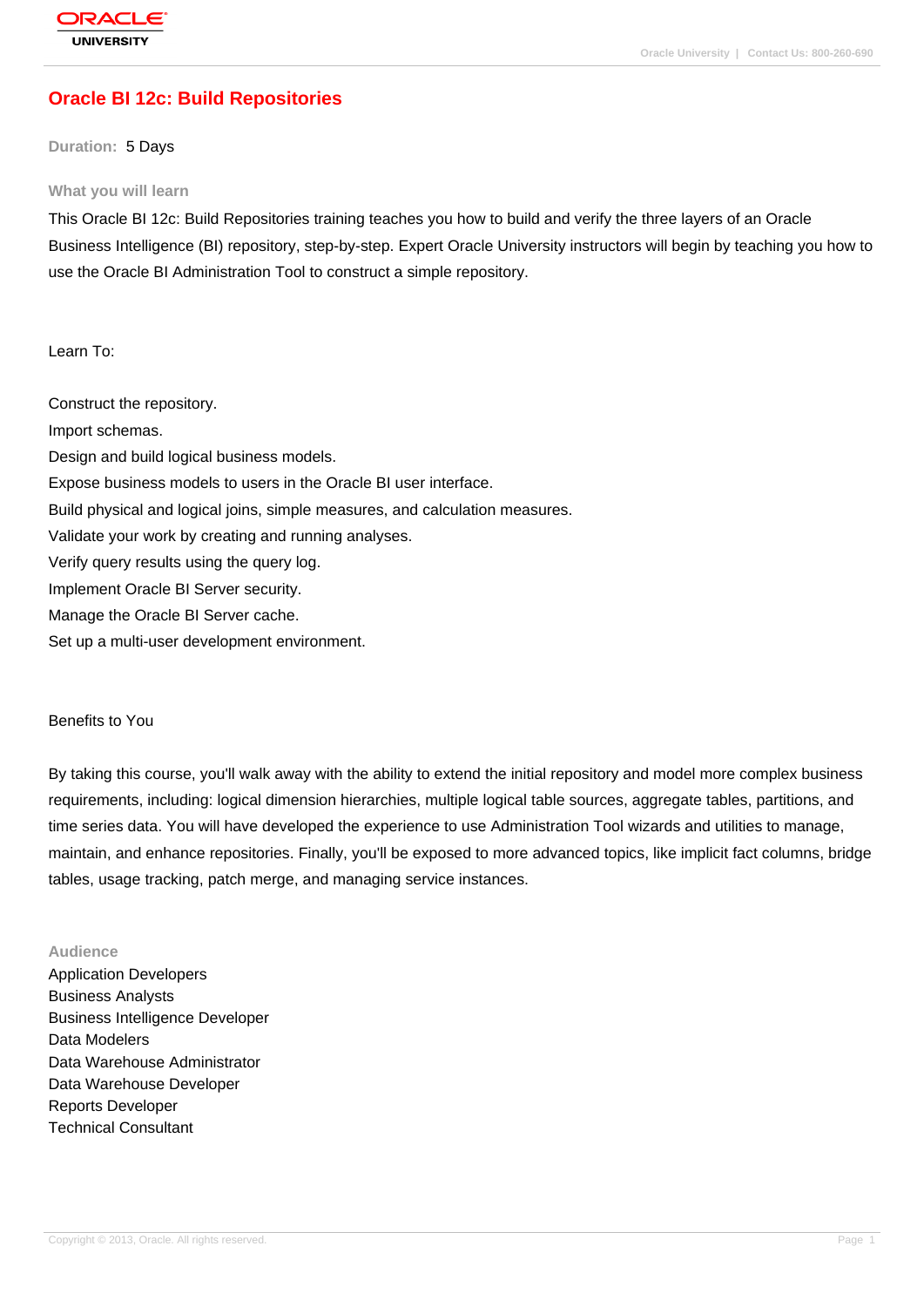#### **Course Objectives**

Model partitions and fragments to improve application performance and usability Use variables to streamline administrative tasks and modify metadata content dynamically Use time series functions to support historical time comparison analyses Set up security to authenticate users and assign appropriate permissions and privileges Apply cache management techniques to maintain and enhance query performance Set up query logging for testing and debugging Set up a multiuser development environment Use the Administration Tool wizards and utilities to manage, maintain, and enchance repositories Enable usage tracking to track queries and database usage, and improve query performance Perform a patch merge in a development-to-production scenario Use Business Application Archive (BAR) files to move Oracle BI between environments Build the Physical, Business Model and Mapping, and Presentation layers of a repository Build and run analyses to test and validate a repository Build simple and calculated measures for a fact table Create logical dimension hierarchies and level-based measures Check the model and then model aggregate tables to speed query processing

**Course Topics**

### **Repository Basics**

Exploring Oracle BI architecture components Exploring a repository's structure, features, and functions Using the Oracle BI Administration Tool Creating a repository Loading a repository into Oracle BI Server Installing the BI Client software

### **Building the Physical Layer of a Repository**

Importing data sources Setting up Connection Pool properties Defining keys and joins Examining physical layer object properties Creating alias tables Printing the physical layer diagram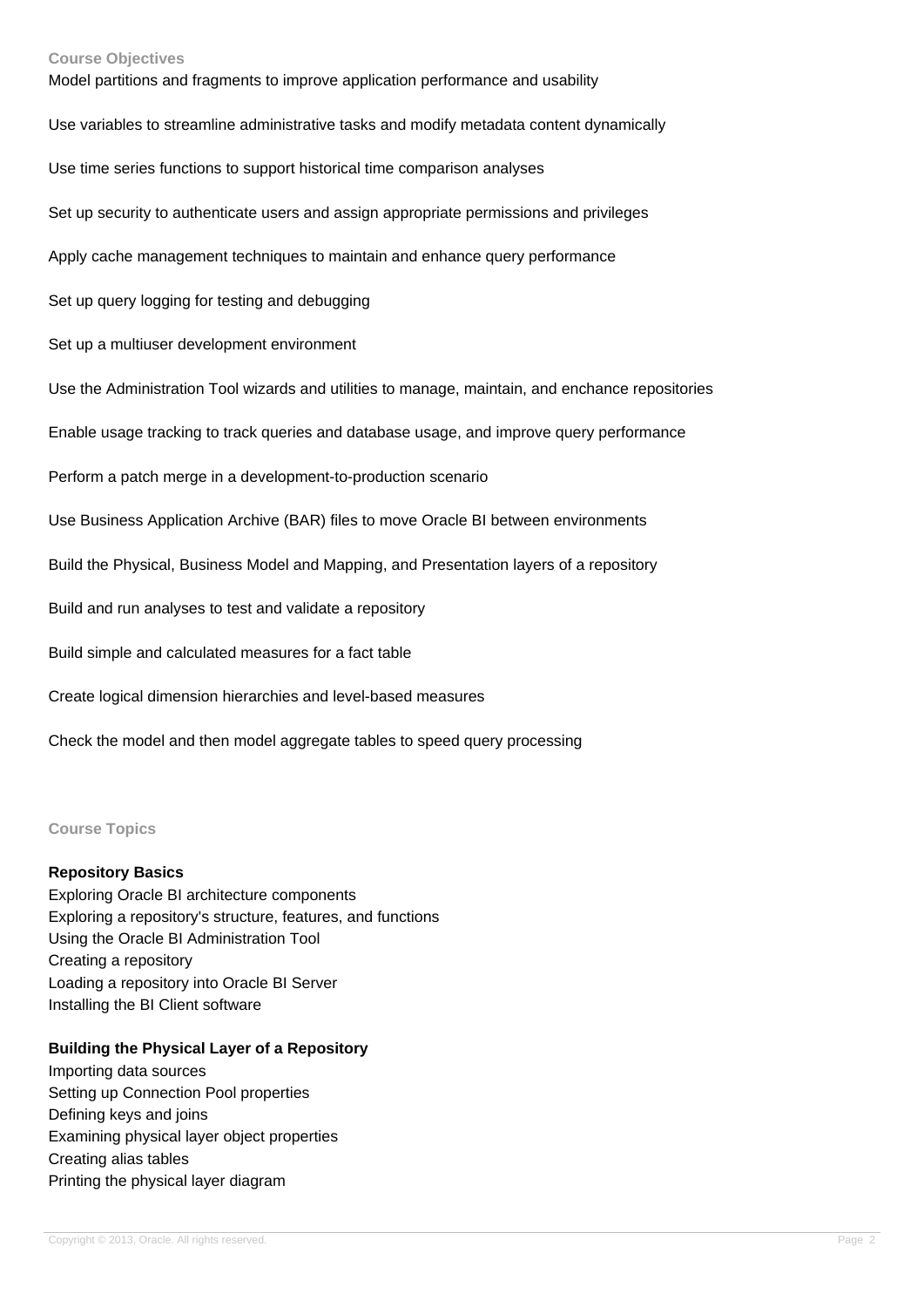## **Building the Business Model and Mapping Layer of a Repository**

Building a business model Building logical tables, columns, and sources Defining logical joins Building measures Examining business model object properties Printing the business model and mapping layer diagram

## **Building the Presentation Layer of a Repository**

Exploring presentation layer objects Creating presentation layer objects Modifying presentation layer objects Examining presentation layer object properties Nesting presentation tables Controlling presentation layer object visibility

## **Testing and Validating a Repository**

Checking repository consistency Turning on logging Uploading the repository through Enterprise Manager Executing analyses to test the repository Inspecting the query log

## **Managing Logical Table Sources**

Adding multiple logical table sources to a logical table Specifying logical content

### **Adding Calculations to a Fact**

Creating new calculation measures based on logical columns Creating new calculation measures based on physical columns Creating new calculation measures using the Calculation Wizard Creating measures using functions

### **Working with Logical Dimensions**

Creating logical dimension hierarchies Creating level-based measures Creating share measures Creating dimension-specific aggregation rules Creating presentation hierarchies Creating parent-child hierarchies Creating ragged and skipped-level hierarchies

## **Enabling Usage Tracking**

Creating the usage tracking tables Setting up the sample usage tracking repository Tracking and storing Oracle BI Server usage at the detailed query level Using usage tracking statistics to optimize query performance and aggregation strategies

## **Using Model Checker and Aggregates**

Using Model Check Manager Modeling aggregate tables to improve query performance Using the Aggregate Persistence Wizard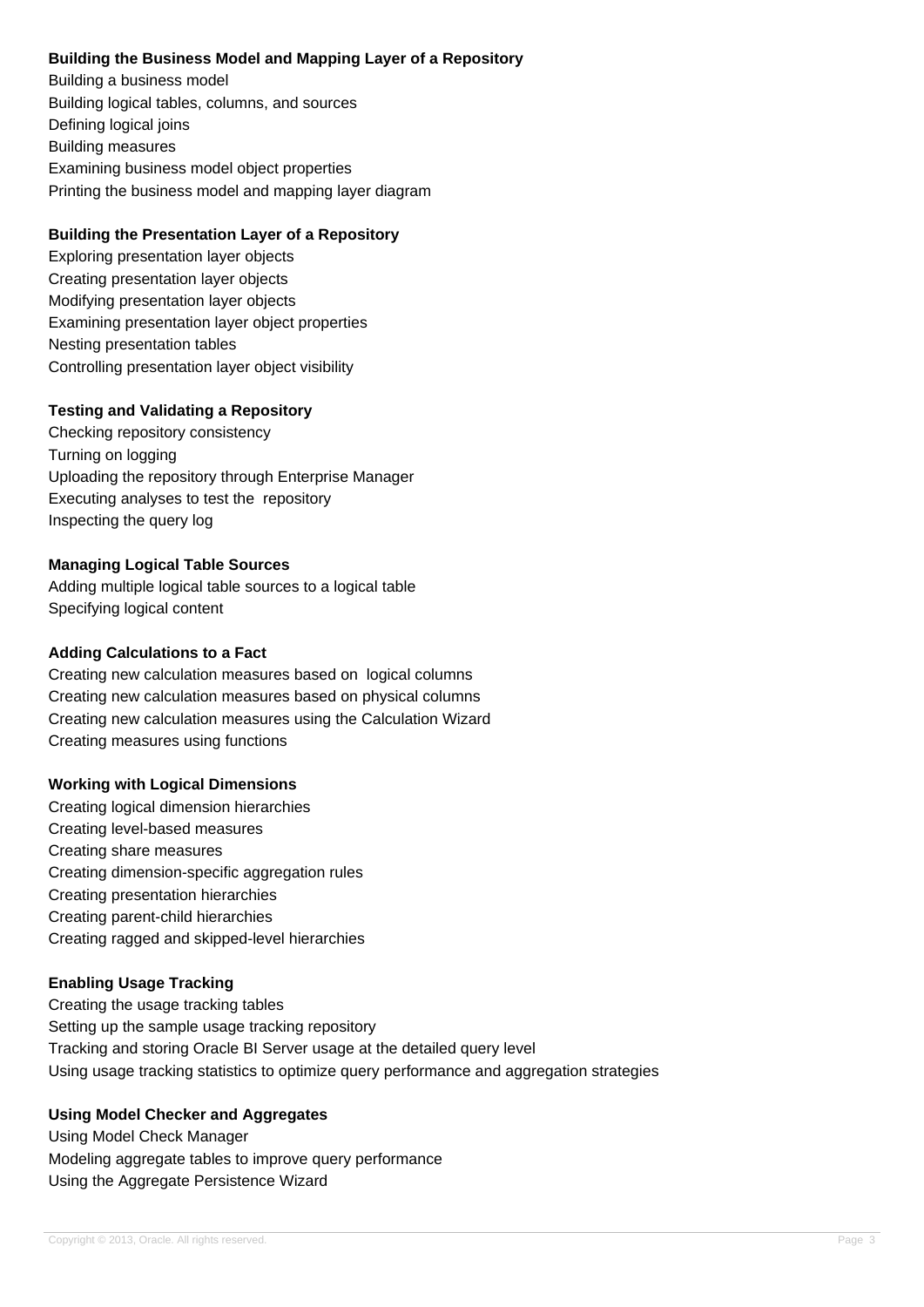Testing aggregate navigation Setting the number of elements in a hierarchy

## **Using Partitions and Fragments**

Exploring partition types Modeling partitions in an Oracle BI repository

### **Using Repository Variables**

Creating session variables Creating repository variables Creating initialization blocks Using the Variable Manager Using dynamic repository variables as filters

## **Modeling Time Series Data**

Using time comparisons in business analysis Using Oracle BI time series functions to model time series data

## **Modeling Many-to-Many Relationships**

Using bridge tables to resolve many-to-many relationships between dimension tables and fact tables

## **Setting an Implicit Fact Column**

Ensuring the correct results for dimension-only queries Selecting a predetermined fact table source Specifying a default join path between dimension tables

## **Importing Metadata from Multidimensional Data Sources**

Importing a multidimensional data source into a repository Incorporating horizintal federation into a business model Incorporating vertical federation into a business model Adding Essbase measures to a relational model Displaying data from multidimensional sources in Oracle BI analyses and dashboards

### **Security**

Exploring Oracle BI default security settings Creating users and groups Creating application roles Setting up object permissions Setting row-level security (data filters) Setting query limits and timing restrictions

### **Cache Management**

Restricting tables as non-cacheable Using Cache Manager Inspecting cache reports Purging cache entries Modifying cache parameters and options Seeding the cache

## **Managing Metadata and Working with Service Instances**

Using BI Application Archive (BAR) files to export and import service instances Managing BAR files using WebLogic Scripting Tool (WLST) commands